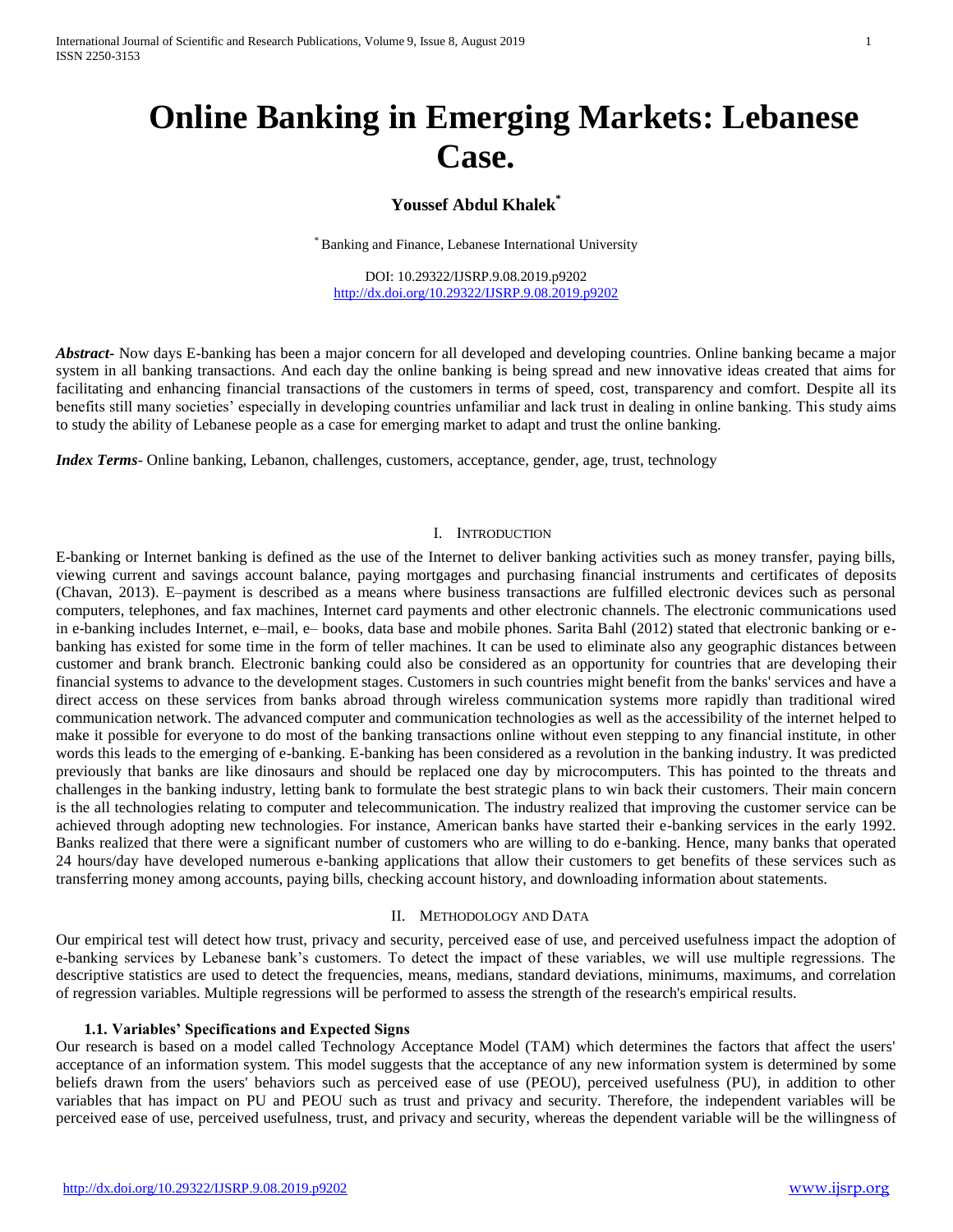International Journal of Scientific and Research Publications, Volume 9, Issue 8, August 2019 2 ISSN 2250-3153

Lebanese customers to use e-banking services. In our study, we will focus on how much perceived ease of use, perceived usefulness, trust, and privacy and security may affect the willingness of Lebanese customers to use e-banking services.

## **1.2. Data**

The data was collected through a survey questionnaire shown in the Appendix distributed randomly to 140 respondents. Only 100 questionnaires were returned back.

## **1.3. Research Question**

This study raises two questions:

- **1)** What is the level of acceptance of the Lebanese customers to use e-banking services offered by the Lebanese banks?
- **2)** What is the level of willingness of the Lebanese customers to share private information and credit card information through the internet?

## III. FINDING AND RESULTS

## a. **Descriptive statistics**

This section presents some summary statistics for the collected data

Table 1: Summary Statistics of Males and Females

|       |       | Frequency | Percent | Valid Percent | Cumulative<br>Percent |
|-------|-------|-----------|---------|---------------|-----------------------|
| Valid |       | +1        | 41.0    | 41.0          |                       |
|       | м     | 59        | 59.0    | 59.0          | 100.0                 |
|       | Total | 100       | 100.0   | 100.0         |                       |

Source: done by author

Table 1 presents that 59 out of 100 respondents are males while 41 out of 100 respondents are females. This means that 59 % of the respondents are 52 males while 41% of the respondents are females. So, the sample consists of more males than females.

|       |           | Frequency | Percent | Valid Percent | Cumulative Percen |
|-------|-----------|-----------|---------|---------------|-------------------|
| Valid | $20 - 30$ | 38        | 38.0    | 38.0          | 38.0              |
|       | 30-40     | 43        | 43.0    | 43.0          | 81.0              |
|       | $40 - 50$ | 12.       | 12.0    | 12.0          | 93.0              |
|       | 50-60     |           | 7.0     | 7.0           | 100.0             |
|       | Total     | 100       | 100.0   | 100.0         |                   |

Table 2: Summary statistics of age groups

Source: done by author

Table 2 shows that the sample consists of four age groups: 20-30, 30-40, 40-50, and 50-60. The above bar chart presents that 38% of the sample falls in the age group 20-30, 43% falls in the age group 30-40, 12% falls in the age group 40-50, and only 7% of the sample falls in the age group 50-60. This means that the highest percentage is that of the age group 30-40, so most of the respondents are between the ages thirty and forty.

|       |       | Frequency | Percent |       | Valid Percent   Cumulative Percent |
|-------|-------|-----------|---------|-------|------------------------------------|
| Valid |       | 68        | 68.0    | 68.0  | 68.0                               |
|       |       | 32        | 32.0    | 32.0  | 100.0                              |
|       | Total | 100       | 100.0   | 100.0 |                                    |

Notes: product purchasing is a dummy variable where:  $No = 0$  and  $Yes = 1$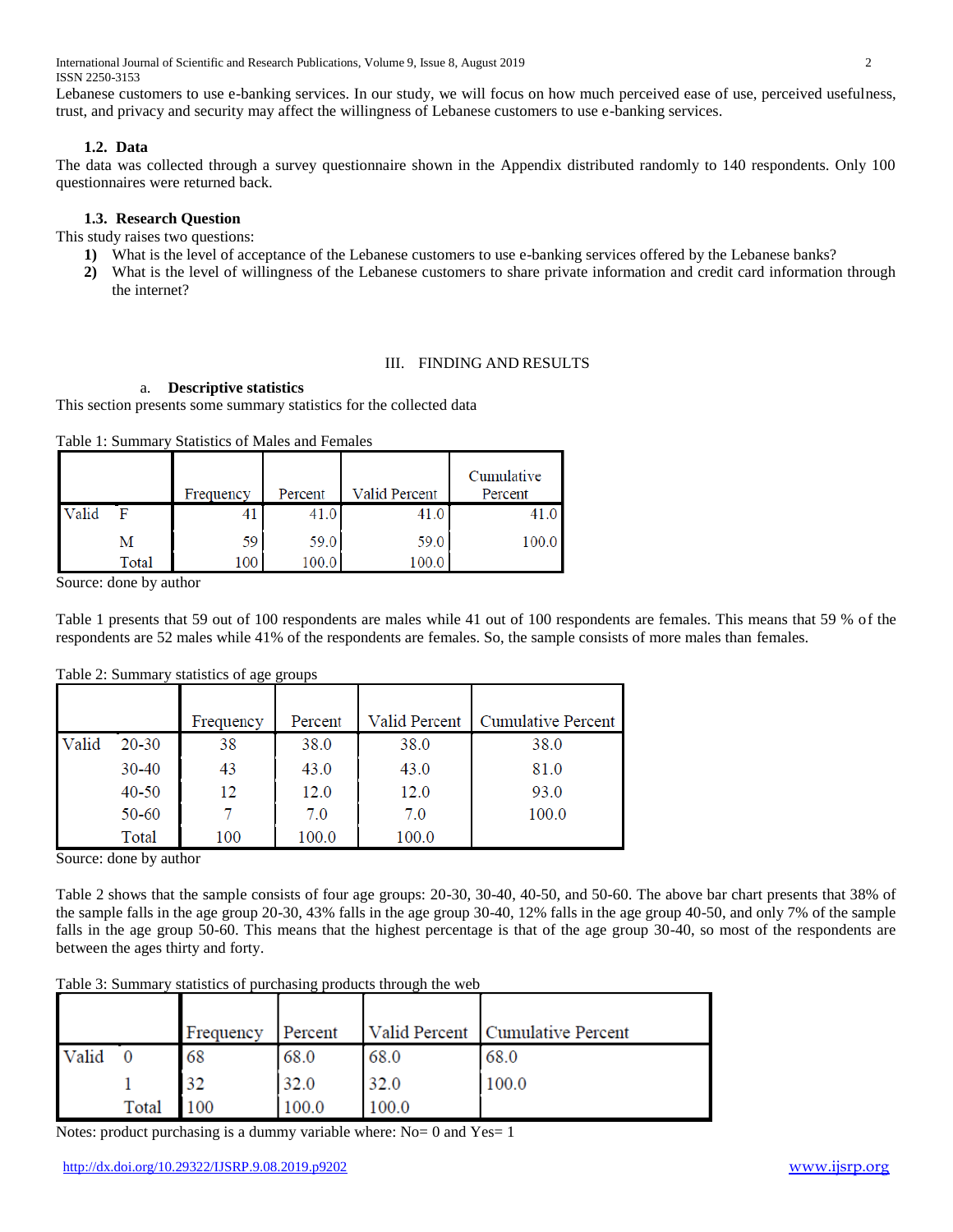Table 3 demonstrates the behavior of purchasing products through the internet. The results showed that 68% of the respondents haven't bought any products through the internet and their answers are represented by the value zero. On the other hand, only 32% of the respondents bought products through the internet and their answers are represented by the value 1. This could explain that Lebanese customers are not willing to make online shopping because they don't have enough trust to do that for many reasons. First, the Lebanese laws and regulations don't provide customers with the safety and security systems to do online shopping. They don't also provide safe solutions in case any online financial problems happen with the users. Second, the Lebanese customers themselves lack the strong backgrounds of using the internet for commerce in contrary with other customers in Europe or the United States, for instance, who are highly involved in the business to consumer (B2C) transactions.

|       |       | Frequency | Percent | <b>Valid Percent</b> | Cumulative Percent |
|-------|-------|-----------|---------|----------------------|--------------------|
| Valid |       | 48        | 48.0    | 48.0                 | 48.0               |
|       |       | 52        | 52.0    | 52.0                 | 100.0              |
|       | Total | 100       | 100.0   | 100.0                |                    |

Table 4: Summary statistics of having an Internet Bank Account

Notes: having an internet bank account is a dummy variable where: No= 0 and Yes= 1 Source: author's own work

Table 4 presents the percentage of respondents who have an internet bank account and those who don't have an internet bank account. Results showed that 52% of the respondents do have an internet bank account and they are represented by the number  $1(yes=1)$ , while 48% of the respondents don't have an internet bank account and they are represented by the value zero (No=0). Many reasons were provided by respondents who don't have an internet bank account. Some of them mentioned that they concerned about privacy and security issues; some stated that they don't see any real value in having this type of account, and others claimed that they are not interested in using new systems and new technologies. Respondents who have internet bank accounts emphasized on the facilities provided by such online banking systems such as convenience (24 hours service, everywhere connectivity). The table below will explain more the reasons of choosing the internet bank accounts by Lebanese customers.

|         |        | Frequency | Percent | Valid Percent | <b>Cumulative Percent</b> |
|---------|--------|-----------|---------|---------------|---------------------------|
| Valid   | 0      | 25        | 25.0    | 48.1          | 48.1                      |
|         |        |           | 2.0     | 3.8           | 51.9                      |
|         |        |           | 2.0     | 3.8           | 55.8                      |
|         |        | 22        | 22.0    | 42.3          | 98.1                      |
|         |        |           | 1.0     | 1.9           | 100.0                     |
|         | Total  | 52        | 52.0    | 100.0         |                           |
| Missing | System | 48        | 48.0    |               |                           |
| Total   |        | 100       | 100.0   |               |                           |

Table 5: Summary statistics of reasons for choosing e-banking services.

Notes: 0= convenience (24 hours service, everywhere connectivity), 1= Curiosity, 2= low service charge, 3=easy to maintain my banking transaction activity, 4= other reasons. Source: done by the author Source: author's own work

Table 5 presents the reasons for choosing e-banking services by Lebanese banks' customers. Out of 52 respondents who have internet bank accounts, 25 stated that they chose e-banking services for convenience issues that let users access their accounts wherever and whenever they are. Twenty two respondents chose e-banking services because they can easily maintain their banking transaction activities such as transferring funds between accounts, balance inquiry, paying bills and other services. In addition, two respondents chose e-banking services for curiosity reasons; two for the low service charge offered by these e-banking services, and only one respondent chose to use these services for unknown reasons. The above results show that the most important reasons for choosing online banking services is the ability of bank customers to access their accounts when and where they needed that saving their costs and time instead of waiting in question in banks for a long time.

Table 6: Summary statistics of online services adopted by Lebanese customers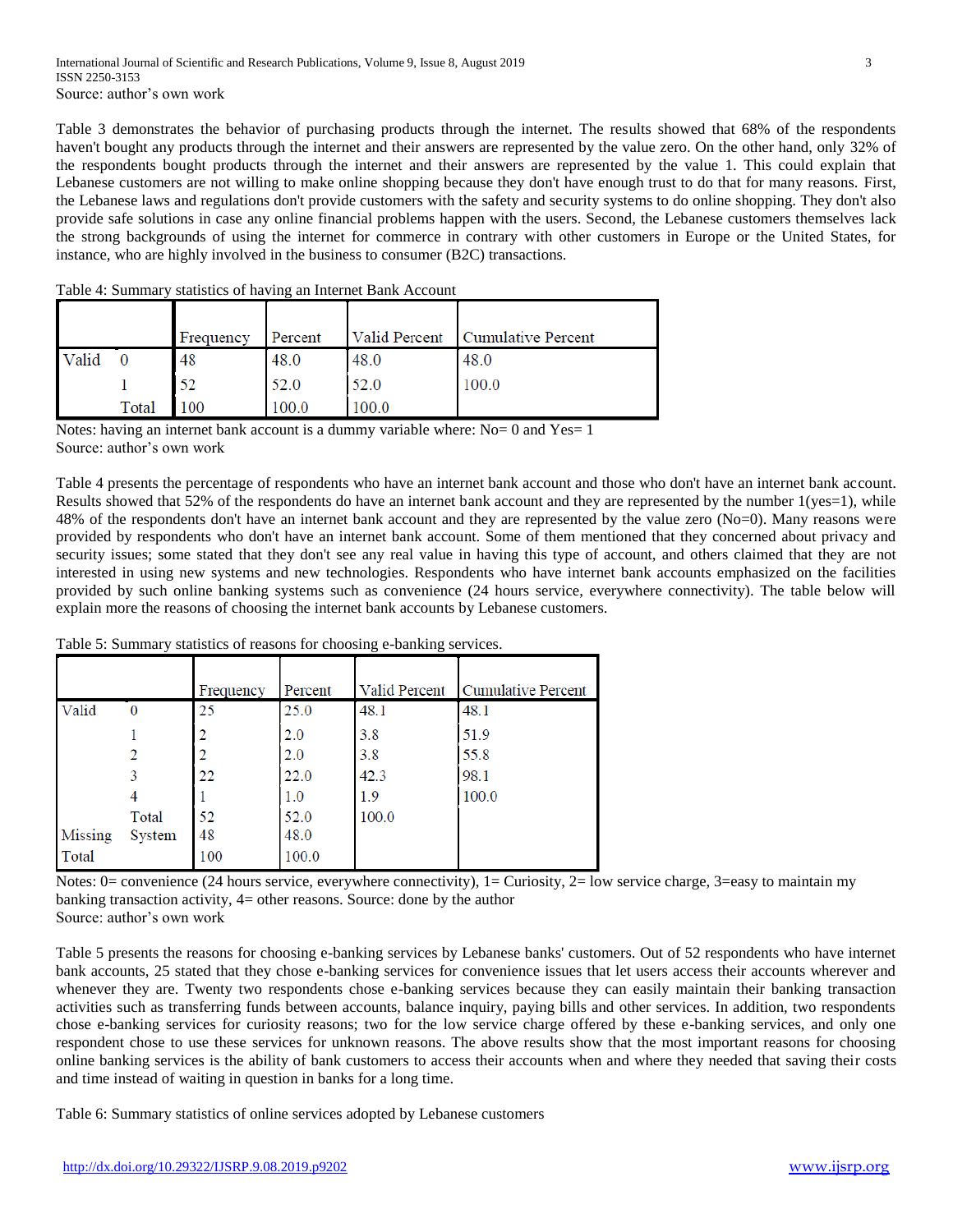|         |          | Frequency | Percent | Valid Percent | <b>Cumulative Percent</b> |
|---------|----------|-----------|---------|---------------|---------------------------|
| Valid   | $\bf{0}$ | 12        | 12.0    | 23.1          | 23.1                      |
|         |          | 32        | 32.0    | 61.5          | 84.6                      |
|         |          |           | 7.0     | 13.5          | 98.1                      |
|         |          |           | 1.0     | 1.9           | 100.0                     |
|         | Total    | 52        | 52.0    | 100.0         |                           |
| Missing | System   | 48        | 48.0    |               |                           |
| Total   |          | 100       | 100.0   |               |                           |

Notes: 0= pay bills, 1= balance inquiry, 2= transfer funds between accounts, 3=process payroll, 4=order check books. Source: author's own work

Table 6 shows the different online features (services) used by Lebanese customers. Results showed that 12 users which forms about 23.1% of those who have an internet bank account use online banking to pay their bills and save time instead of going to the required places to pay these bills. In addition, 32 users out of 52 who have an internet bank account use online banking services to inquire balance for their accounts. They form 61.5% of online banking users. Moreover, 7 users (13.5%) use e-banking services to transfer funds between accounts while only one user (1.9%) use e-banking services to order check books, noticing that process payroll is a service that is not practiced by Lebanese customers. We concluded from the above results that most of the Lebanese customers use online banking services for checking their accounts and getting a balance inquiry only, which proves that users in Lebanon lack the motivation , confidence, and background that encourage them to use the internet for more valuable and effective reasons.

Table 7: Summary statistics of customers' satisfaction of online banking services

|                  |                 | Frequency       | Percent               | <b>Valid Percent</b> | Cumulative Percent |
|------------------|-----------------|-----------------|-----------------------|----------------------|--------------------|
| Valid            |                 |                 | 12.0                  | 23.1                 | 23.1               |
|                  |                 | 26              | 26.0                  | 50.0                 | 73.1               |
|                  |                 | -14             | 14.0                  | 26.9                 | 100.0              |
| Missing<br>Total | Total<br>System | 52<br>48<br>100 | 52.0<br>48.0<br>100.0 | 100.0                |                    |

Notes:  $0=$  very unsatisfied,  $1=$  unsatisfied,  $2=$  neutral,  $3=$ satisfied,  $4=$ very satisfied Source: author's own work

Table 7 presents the percentages of satisfaction of e-banking services among Lebanese customers. Results showed that 50% of Lebanese customers who has an internet bank account are satisfied with the e-banking services they are using, while 26.9% are very satisfied with these services. On the other hand, 23% of the customers are neutral with these services which mean that they are not finding any added value when using such online services. But as table 7 showed previously that 61.5% of the customers use e-banking services for balance inquiry reasons, so users who stated that they are very satisfied with the online banking services are not practicing real online financial transactions, they are just checking their accounts from time to time rather than doing a real business through the internet.

| Table 8: Descriptive statistics of variables |
|----------------------------------------------|
|----------------------------------------------|

|                    |     |     | Minimum Maximum Mean |        | <b>Std. Deviation</b> |
|--------------------|-----|-----|----------------------|--------|-----------------------|
| Dep Willingness    | 100 | .0  |                      | .418   | .2686                 |
| $V1 = Trust$       | 100 | .00 | 1.00                 | .3654  | .42911                |
| V2=privacy and     | 100 |     |                      | 2.12   | 1.781                 |
| security           |     |     |                      |        |                       |
| $V3 = e$ ase       | 100 | .00 | 4.00                 | 2.3846 | .69186                |
| V4=usefulness      | 100 | .00 | 3.00                 | 1.4110 | .73430                |
| Valid N (listwise) | 100 |     |                      |        |                       |

Source: author's own work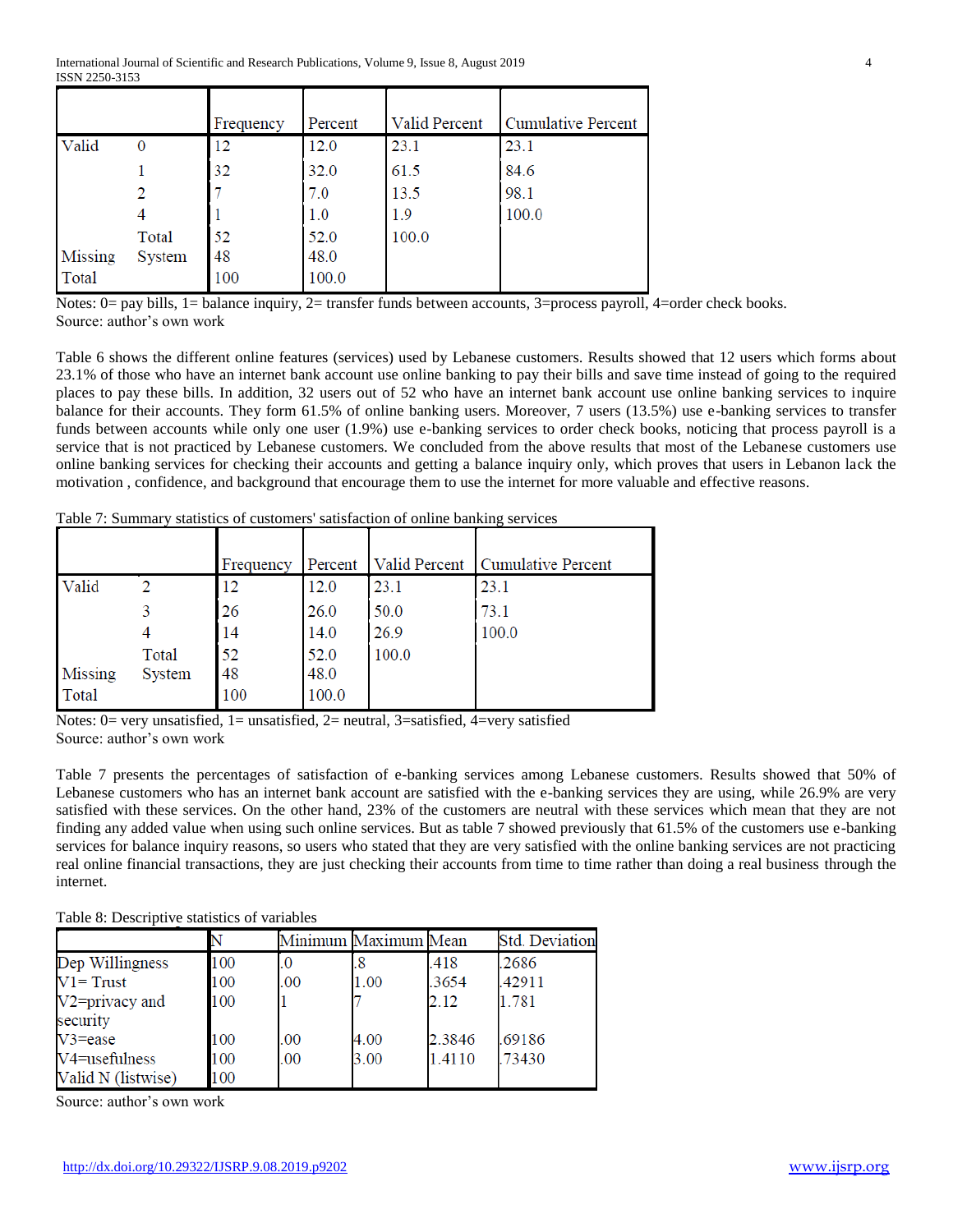International Journal of Scientific and Research Publications, Volume 9, Issue 8, August 2019 5 ISSN 2250-3153

Table 8 presents the descriptive statistics of the dependent variable willingness of Lebanese customers to use online banking services as well as the descriptive statistics of the independent variables trust, privacy and security, perceived ease of use, and perceived usefulness. The dependent variable willingness shows a minimum value of zero and a maximum value of 0.8. The mean of the dependent variable is equal to 0.418 and the standard deviation is equal to 0.2686. As to the independent variable trust it shows a zero minimum vale, a maximum value equal to 1, a mean equal to 0.3654, and a standard deviation equal to 0.42911.

The independent variable privacy and security shows a minimum value equal to 1, a maximum value equal to 7, a mean equal to 2.12, and a standard deviation equal to 1.781. The minimum value of the independent variable perceived ease of use is equal to zero, the maximum value is equal to 4, the mean is equal to 2.3846, and the standard deviation is equal to 0.69186. Finally, the minimum value of the independent variable perceived usefulness is equal to zero, the maximum value is equal to 3, the mean is equal to 1.4110 and the standard deviation is equal to 0.73430.

## **1.4. Correlation and Regression Analysis**

Table 9: Correlations matrix of variables

|                 |                 | Dep.       |                     | V <sub>2</sub> =privac |                     |           |
|-----------------|-----------------|------------|---------------------|------------------------|---------------------|-----------|
|                 |                 | Willingnes | $V1 =$              | y and                  | $V3 = eas$          | V4=useful |
|                 |                 | s          | Trust               | security               | e                   | ness      |
| Dep Willingness | Pearson         | 1          | .178                | $-.037$                | $-.072$             | .196      |
|                 | Correlation     |            |                     |                        |                     |           |
|                 | Sig. (2-tailed) |            | .157                | .767                   | .566                | .117      |
|                 | N               | 100        | 100                 | 100                    | 100                 | 100       |
| $V1 = Trust$    | Pearson         | .178       | 1                   | $-.078$                | $.281$ <sup>*</sup> | $.322$ ** |
|                 | Correlation     |            |                     |                        |                     |           |
|                 | Sig. (2-tailed) | .057       |                     | .536                   | .023                | .009      |
|                 | N               | 100        | 100                 | 100                    | 100                 | 100       |
| V2=privacy and  | Pearson         | $-.037$    | $-.078$             | 1                      | .109                | .053      |
| security        | Correlation     |            |                     |                        |                     |           |
|                 | Sig. (2-tailed) | .767       | .536                |                        | .388                | .676      |
|                 | N               | 100        | 100                 | 100                    | 100                 | 100       |
| $V3 = e$ ase    | Pearson         | $-0.072$   | $.281$ <sup>*</sup> | .109                   | 1                   | .143      |
|                 | Correlation     |            |                     |                        |                     |           |
|                 | Sig. (2-tailed) | .566       | .023                | .388                   |                     | .255      |
|                 | N               | 100        | 100                 | 100                    | 100                 | 100       |
| V4=usefulness   | Pearson         | .196       | $.322$ **           | .053                   | .143                | 1         |
|                 | Correlation     |            |                     |                        |                     |           |
|                 | Sig. (2-tailed) | .117       | .009                | .676                   | .255                |           |
|                 | N               | 100        | 100                 | 190                    | 100                 | 100       |

\*Correlation is significant at the 0.05 level (2-tailed). \*\*Correlation is significant at the 0.01 level (2-tailed) Source: author's own work.

Table 9 presents the correlation matrix of variables. Firstly, we will discuss the correlation between the dependent variable (willingness of Lebanese customers to use online banking) and all the independent variables. The correlation between the dependent variable (willingness) and the independent variable (trust) is equal to 0.178 so it's positive and statistically significant at 10% (0.057). The correlation between the dependent variable (willingness) and the independent variable (privacy and security) is equal to -0.037 so it's negative and also statistically insignificant (0.767). The correlation between the dependent variable (willingness) and the independent variable (perceived ease of use) is equal to -0.072 so it's negative and statistically insignificant (0.566). Finally, the correlation between the dependent variable (willingness) and the independent variable (perceived usefulness) is equal to 0.196, so it's positive but also statistically insignificant (0.117). On the other hand, we will discuss the correlation between the independent variables themselves. The correlation between trust and privacy and security is equal to -0.078 so it's negative and statistically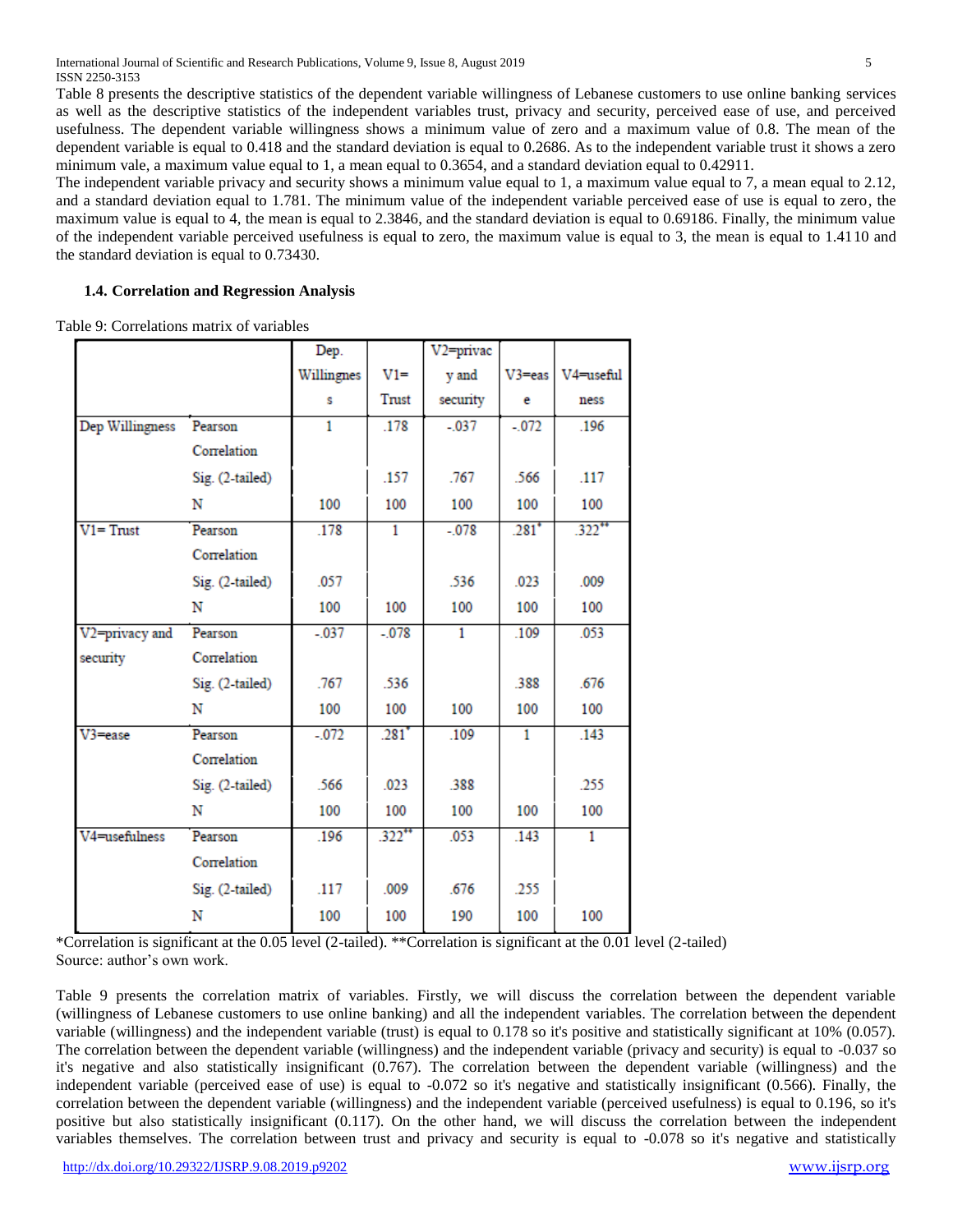International Journal of Scientific and Research Publications, Volume 9, Issue 8, August 2019 6 ISSN 2250-3153

insignificant (0.536). This means that as trust increases, customers will be less private and secured to use internet banking. In addition, the correlation between trust and perceived ease of use is equal to 0.281 so it's positive and statistically significant at 5% (0.023), also the correlation between trust and perceived usefulness is equal to 0.322 so it's positive and statistically significant at 1% (0.009). Moreover, the correlation between privacy and security and perceived ease is equal to 0.109 so it's positive but statistically insignificant (0.388), whereas the correlation between privacy and security and perceived usefulness is equal to 0.053 but also statistically insignificant. And finally, the correlation between perceived ease of use and perceived usefulness is equal to 0.143 so it's positive but also statistically insignificant (0.255).

## **Regression Estimations**

In this section we are going to study the impact of each of perceived ease of use, perceived usefulness, trust, and privacy and security on the willingness of Lebanese customers to adopt e-banking services. We will present four multiple regression models where each has different combination of variables.

**Hypothesis 1** Null hypothesis H0: perceived ease of use has a positive impact on the willingness of Lebanese customers to adopt ebanking services.

**Hypothesis 2** Null hypothesis H0: perceived usefulness has a positive impact on the willingness of Lebanese customers to adopt ebanking services.

**Hypothesis 3** Null hypothesis H0: trust has a positive impact on the willingness of Lebanese customers to adopt e-banking services.

**Hypothesis 4** Null hypothesis H0: privacy and security has a positive impact on the willingness of Lebanese customers to adopt ebanking services.

Table 10: Model Summary

| Model | R                                                         | R Square             | Adjusted R<br>Square | Std. Error of the<br>Estimate |
|-------|-----------------------------------------------------------|----------------------|----------------------|-------------------------------|
|       | 269 <sup>a</sup><br>268 <sup>b</sup><br>.231 <sup>c</sup> | .072<br>.072<br>.053 | .010<br>.026<br>.023 | .2672<br>.2651<br>.2655       |
|       | .196 <sup>d</sup>                                         | .039                 | .023                 | .2655                         |

Source: Authors own work

Table 10 presents four models. Model 1 explains 1% of the variability of the dependent variable (willingness of Lebanese customers to use online banking services), while model 2 explains 2.6% of the variability of the dependent variable. As to model 3 and 4, they both explain 2.3% of the variability of the dependent variable.

|                |                | Unstandardized<br>Coefficients |            | Standardized<br>Coefficients |          |      |
|----------------|----------------|--------------------------------|------------|------------------------------|----------|------|
| Model          |                | в                              | Std. Error | Beta                         | т        | Sig. |
|                | (Constant)     | 431                            | .133       |                              | 3.252    | .002 |
|                | $V1 = Trust$   | 102                            | 086        | .163                         | 1.188    | .040 |
|                | V2=privacy and | 003                            | 019        | $-018$                       | $-145$   | 085  |
|                | security       |                                |            |                              |          |      |
|                | $V3 = e$ ase   | $-0.054$                       | .051       | $-.140$                      | $-1.067$ | .290 |
|                | V4=usefulness  | .060                           | .048       | .165                         | 1.252    | .215 |
| $\mathfrak{p}$ | (Constant)     | 428                            | .130       |                              | 3.304    | .002 |
|                | $V1 = Trust$   | 103                            | 084        | 165                          | 1.227    | 025  |
|                | $V3 = e$ ase   | $-0.055$                       | .050       | $-142$                       | $-1.105$ | .273 |
|                | V4=usefulness  | .060                           | 048        | .164                         | 1.255    | .214 |

Table 11: Coefficients' and independent variable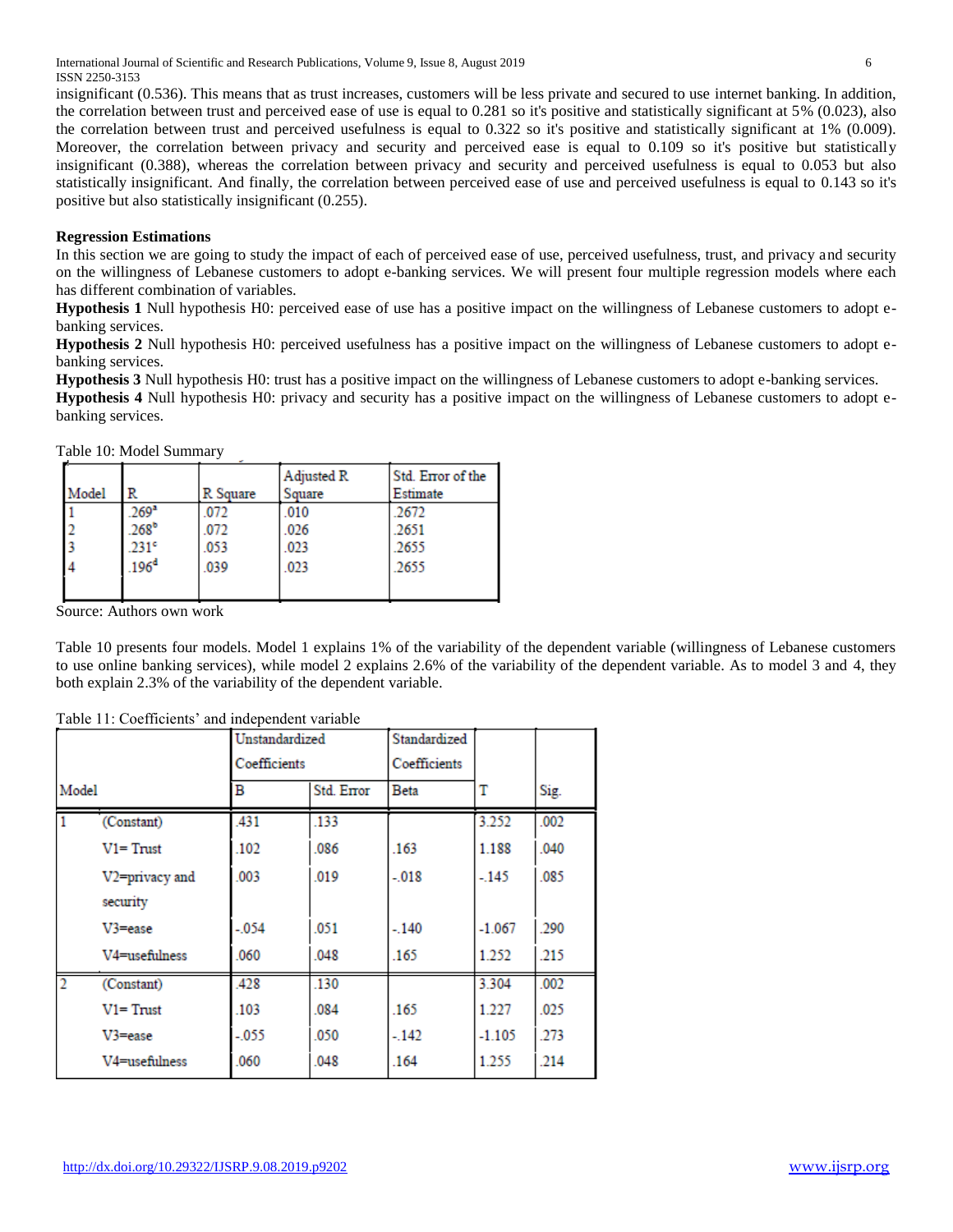| (Constant)    | .309 | .072 |      | 4.277 | .000 |
|---------------|------|------|------|-------|------|
| $V1 = Trust$  | .080 | .082 | .128 | .980  | .031 |
| V4=usefulness | .057 | .048 | .155 | 1.190 | .238 |
| (Constant)    | 317  | .072 |      | 4.418 | .000 |
| V4=usefulness | .072 | .045 | .196 | 1.590 | .117 |

Dependent variable: Dependent willingness Source: done by author

Table 11 presents the regression estimates for willingness of Lebanese customers to adopt e-banking services. We present several models to test the impact of the independent variables in different combinations on the dependent variable. V1 (trust) shows to have a positive and significant impact on willingness in all models at 5%. This suggests that trust is an important variable in affecting the willingness of customers to use internet banking. V2 (privacy and security) shows to have a positive and significant impact on willingness in model one at 10%. This suggests that privacy and security is an important variable in affecting the willingness of customers to use internet banking. The independent variables perceived ease of use and perceived usefulness show to have no significant impact on the willingness which suggests that they are not important variables in affecting the willingness of customers to use internet banking.

The regression equation is as follows:

**y=a+bx1+cx2+dx3+ex4+e Model 1: y=0.431+0.102V1+0.003V2-0.0554V3+0.060V4+e Mode 2: y= 0.428+0.103V1-0.055V3+.060V4+e Model 3: y=0.309+0.080V1+0.057V4+e Model 4: y= 0.317+0.072V4+e**

#### IV. CONCLUSION

As a conclusion the online banking is being expanded in Lebanon, males tend to use online banking more than females this can be easily explained in an emerging market such as Lebanon since males are more useful to fund transfers, online trading requests, Internet accounts and other electronic business, this shows that Females should be more encouraged to using online banking.

Moreover the most people using online banking is under the age of 40 since they are more familiar via technological services than older people and this shows the importance to train older people for using such technology.

The statistics also showed that many people are still not encouraged to purchase products online while few of them are encouraged to purchase and pay online, this shows that the trust in such technology is still weak and that's what banks should focus on to support such technology.

Knowing that from the overall bank customers about half of them have an internet bank account and most of them choose to have an online banking account since they believe that it could be more easier to maintain banking transactions such as balancing inquiry in the first level then comes paying bills, transferring funds and ordering check books respectively.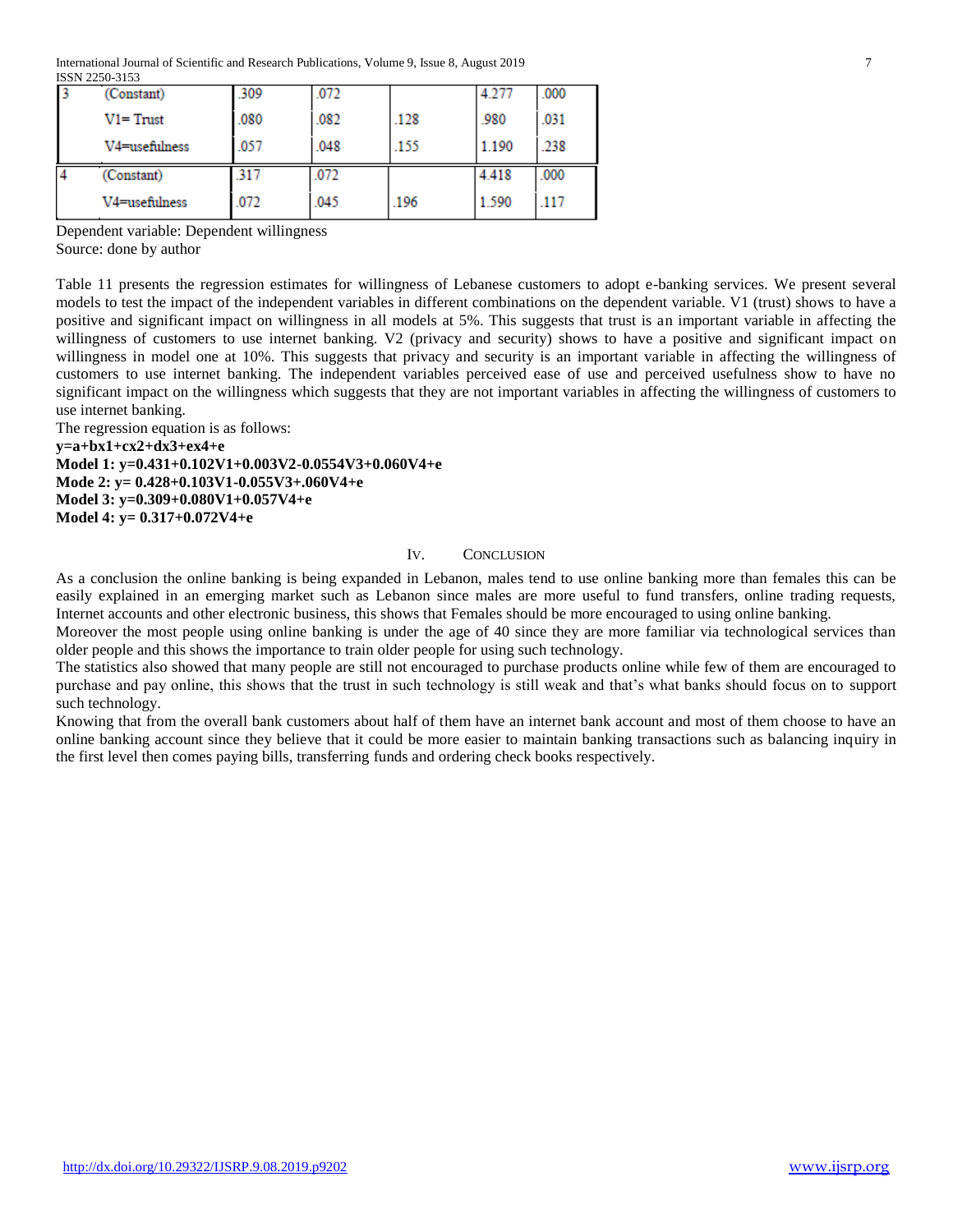#### **APPENDIX**

# **Questionnaire**

Directions: Tick the box which corresponds to your choice

# **A- General Information:**

1. Name: \_\_\_\_\_\_\_\_\_\_\_\_\_\_\_\_\_\_\_\_\_\_\_ 2. Age:

- $0 20 30$
- o 30-40
- $\circ$  40-50
- o 50-60

# 3. Gender:

- o Male
- o Female

# 4. Educational level:

- o PHD
- o Master Degree
- o Bachelor
- o High School
- o Undergraduate
- o Other

# 5. Are you employed?

- o Yes
- o No

If yes, how many years of experience do you have?

- o 2 years
- o 4 years
- o 6 years
- o More than 8 years

**B- Internet and Banking Information:** The following five questions will study the effect of perceived ease of use on the adoption of e-banking by banks' customers.

1. How long have you been using the World Wide Web (WWW)?

- o 1 to 2 years
- o 2 to 4 years
- o 4 to 6 years
- o 6 to 8 years
- o More than 8 years

2. How many hours per week do you use your computer for work?

- o Less than 1 hour
- o 1 to 5 hours
- o 5 to 10 hours
- $\circ$  10 to 20 hours
- o Over 20 hours

3. Which of the following methods do you use while using online services?

- o DSL
- o Dial-up
- o Cable
- o Broadband
- 4. How frequently do you use e-banking services per month?
	- o 1 to 3 times
	- o 3 to 8 times
	- o 8 to 12 times
	- o Over 12 times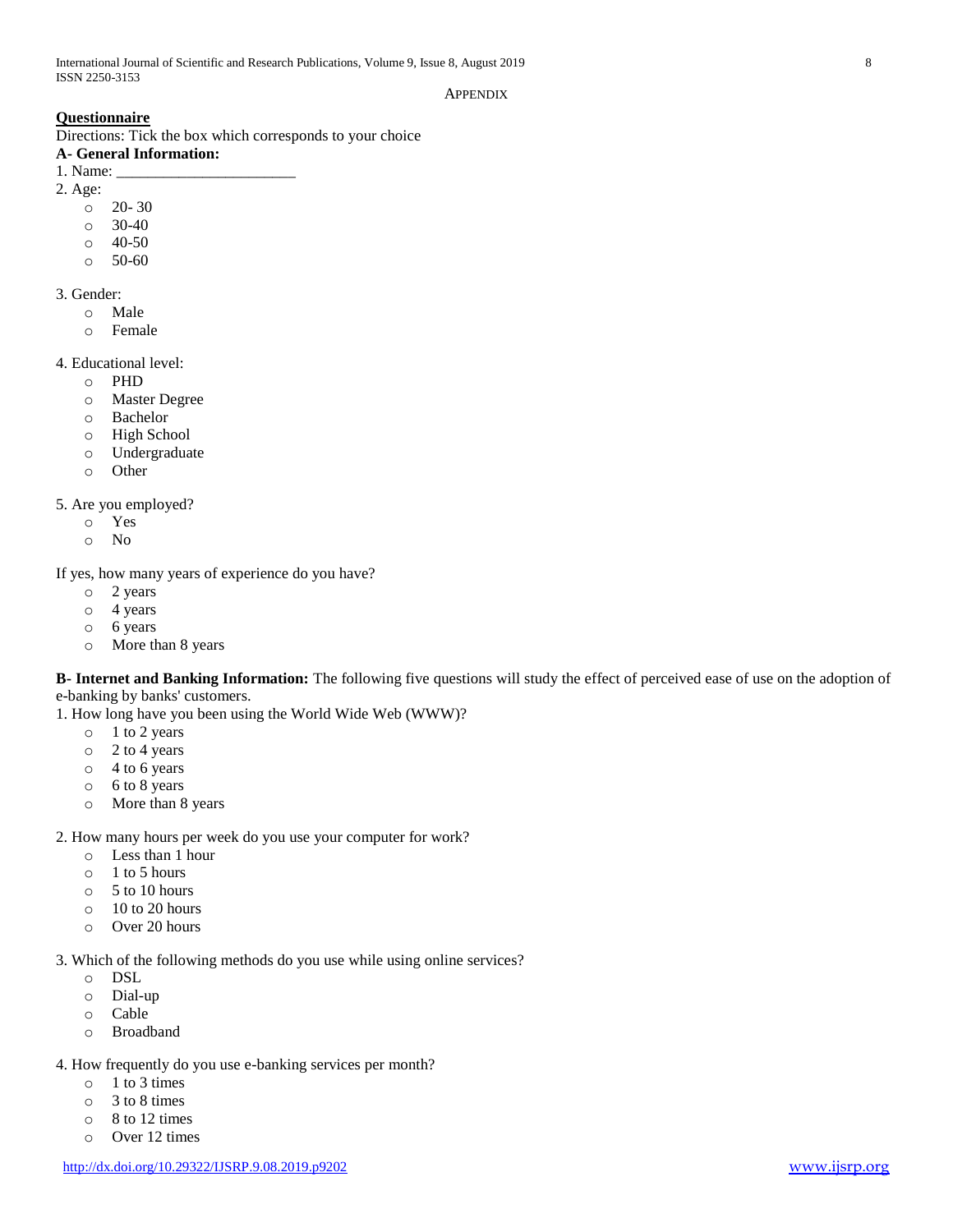5. How frequently do you use an Automated Teller Machine (ATM) per month?

- o Less than 1time
- $\circ$  1 to 3 times
- o 3 to 8 times
- o 8 to 12 times
- o Over 12 times

The following three questions will study the effect of privacy and security on the adoption of e-banking by bank's customers. 1. Do you have an Internet bank account?

- o Yes
- o No

2. Do you use any of the following when you use e-banking? (choose the most frequent used ones)

- o Security device
- o SMS text password (SMS from your bank providing u with the password)
- o E- certificate
- o I never use these

3. If you don't have an internet bank account, what are the main reasons that you have not opened one yet? (check all that apply)

- o Never heard of Internet banking
- o Concerned about security and privacy
- o Don't see any real value in having this type of account
- o Not available through my bank
- o The new system is not friendly used
- o I am not skillful in the computer
- o Others

The following two questions will study the effect of trust on the adoption of e-banking by bank's customers.

- 1. Have you purchased any product through WWW?
	- o Yes
	- o No

2. What is the percentage of your household monthly income you deposit to your internet bank account?

- $\circ$  10%
- o 20%
- o 30%
- $\circ$  40%
- o 50%
- o Don't know
- o Not applicable

The following five questions will study the effect of perceived usefulness on the adoption of e-banking by bank's customers. 1. If you don't have an internet bank account, how likely is it that you will open one within the next 12 months?

- o Very Unlikely
- o Somewhat unlikely
- o Somewhat likely
- o Very likely
- 2. What is the reason for choosing e-banking services?
	- o Convenience (24 hours service, everywhere connectivity)
	- o Curiosity
	- o Low service charge
	- o Easy to maintain my banking transaction activity
	- o Others
- 3. Which online features (services) do you use regularly? Please select all that apply.
	- o Pay bills
	- o Balance inquiry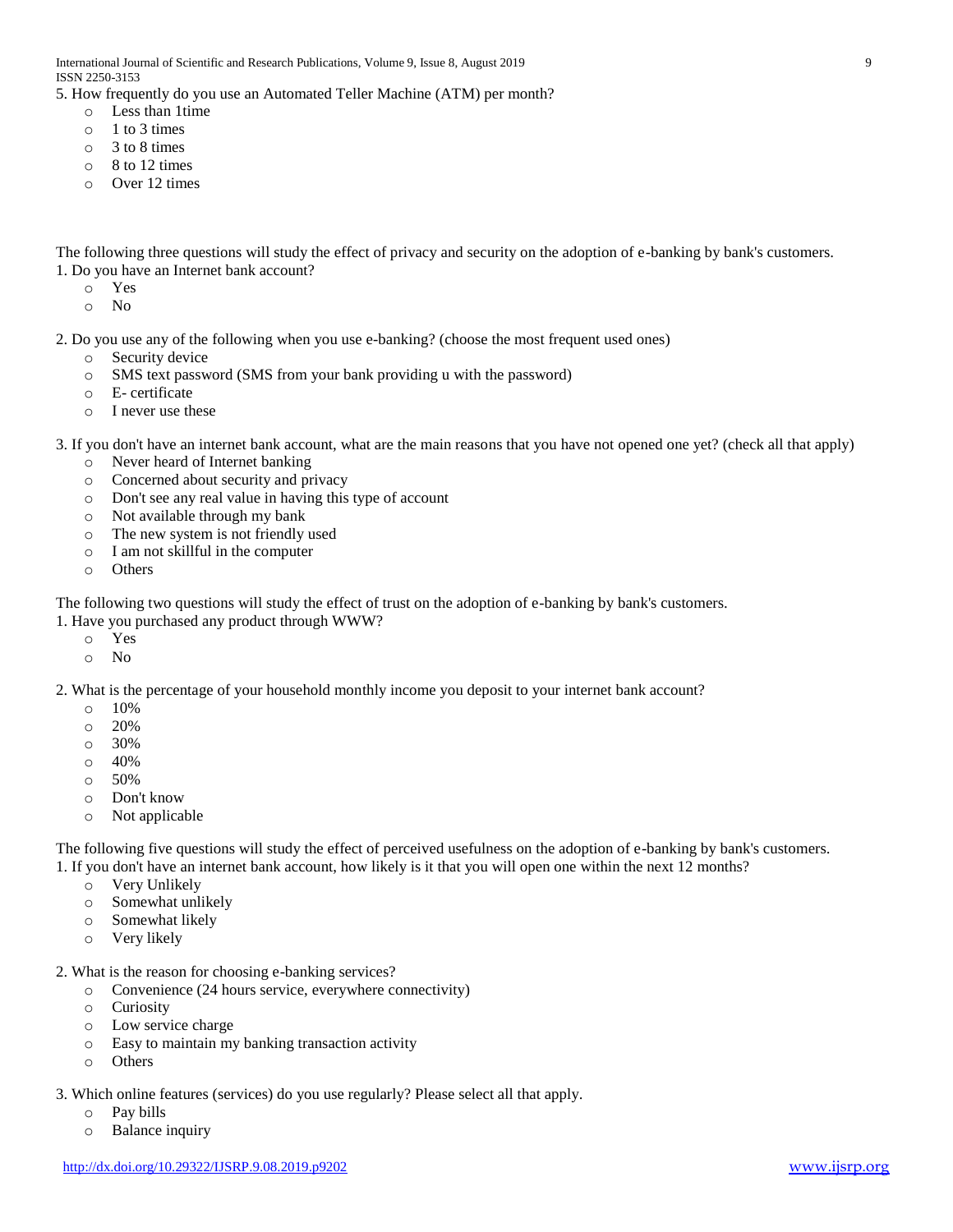- o Transfer funds between accounts
- o Process payroll
- o Order check books
- o Others

#### 4. How frequently do you visit your traditional bank since you started using online banking?

- o Less than 1 time
- o 1 to 2 times
- o 2 to 4 times
- $\circ$  4 to 6 times
- o 6 to 8 times

5. How satisfied are you with online banking services?

- o Very satisfied 77
- o Satisfied
- o Neutral
- o Unsatisfied
- o Very unsatisfied

#### **REFERENCES**

Aabkhare, A., Alilo, B., Abedini, E., 2013," Advantages and Disadvantages of E-Banking and Commerce ", Life Science Journal, Vol. 10, 458- 462

Abbad, M., Abed, J., (2012), "The Development of E-Banking in Developing Countries in the Middle East", Journal of Finance, Accounting and Management, Vol. 3, Num. 2, July 2012, 107-123

Ahmadpour, M., Meshkany, F., Jamishidinavid, B., 2014, "Considering EBanking Customers Satisfaction", Journal of Humanities and Social Science, Vol.19, Issue 5, May 2014, 66-68

Akbari, P., 2012, "A Study on Factors Affecting Operational Electronic Banking Risks in Iran Banking Industry (Case Study: Kermanshah Melli Bank) ", International Journal of Management and Business Resources, Vol. 2, Issue 2, spring 2012, 123-135

Agwu, E., Carter, A., 2014, " Mobile Phone Banking In Nigeria: Benefits, Problems, and Prospects", International Journal of Business and Commerce, Vol. 3, Num 6, Feb. 2014, 50-70

Amit, R., and Zott, C., 2001, "Value Creation in E-business", Strategic Management Journal, 22:493-520(2001)

Auta, E., 2010, " E-Banking in Developing Economy: Empirical Evidence from Nigeria", Journal of Applied Quantitative Methods, Vol.5, Num2, 212-222

Bahl, S., 2012, " E-banking: Challenges and Policy Implications", International Journal of Computing and Business Research ISSN(Online),Proceedings of "I-Society 2012" at GKU, Talwandi Sabo Bathinda (Punjab)

Chavan, J., 2013," Internet Banking- Benefits and Challenges in an Emerging Economy", International Journal of Research in Business Management (IJRBM), Vol.1, Issue 1, June 2013, 19-26

Chen, Y., Ruikar, K., Carillo, P., 2013,"Strategic E-Business Framework: A Holistic Approach for Organizations in the Construction Industry", Journal of Information Technology in Construction, ISSN 1874-4753, Vol. 18 (2013), 306-320.

Havasi, F., Meshkany, F., Hashemi, R., 2013, "E-Banking: Status, Implementation, Challenges, Opportunities" IOSR Journal of Humanities and Social Science, Vol.12, Issue 6 (Jul. - Aug. 2013), 40-48